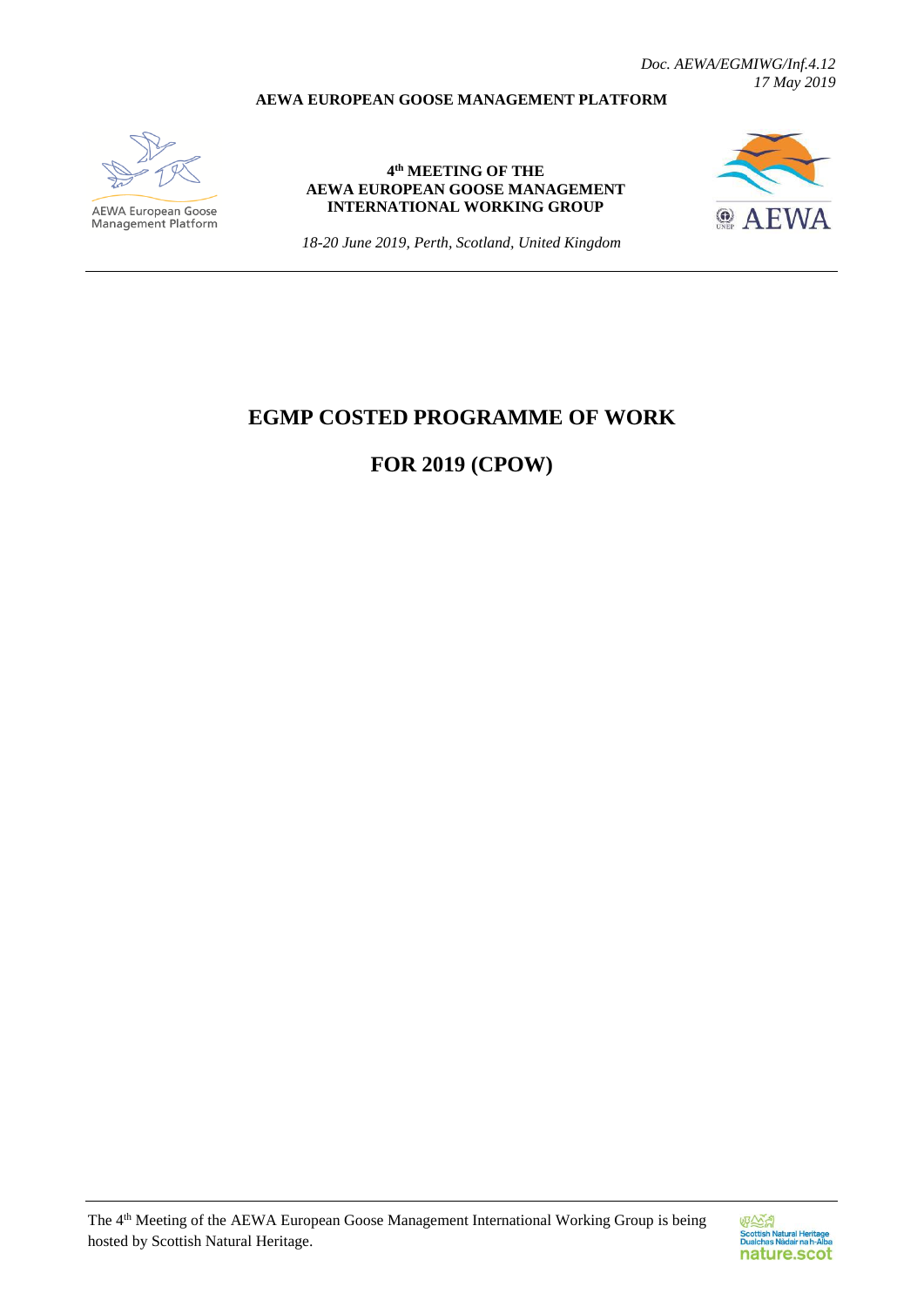|                                           | <b>Revised EGMP Costed Programme of Work for 2019 - February 2019</b>                                                                                                                                                                             |                      |                             |                                                            |                                    |                                                     |                              |                          |  |
|-------------------------------------------|---------------------------------------------------------------------------------------------------------------------------------------------------------------------------------------------------------------------------------------------------|----------------------|-----------------------------|------------------------------------------------------------|------------------------------------|-----------------------------------------------------|------------------------------|--------------------------|--|
| <b>Activity</b><br>No.                    | <b>Activities</b>                                                                                                                                                                                                                                 | Priority<br>ranking* | Timeframe                   | EGMP Budget (€) AEWA   EGMP Budget (€) Data<br>Secretariat | Centre                             | Funding needed for<br>other activities $(\epsilon)$ | In kind contributions<br>(€) | <b>Total funding</b>     |  |
| A                                         | Overall EGMP coordination and programme management                                                                                                                                                                                                |                      |                             |                                                            |                                    |                                                     |                              |                          |  |
| $\mathbf{1}$                              | Provide overall coordination of the EGMP                                                                                                                                                                                                          | core                 | rolling                     | $\sim$                                                     | $\sim$                             |                                                     |                              | $\sim$                   |  |
| $\overline{2}$                            | Undertake administrative and financial management of the EGMP<br>Coordinate work with the EGMP Data Centre                                                                                                                                        | core                 | rolling<br>rolling          | $\sim$                                                     | $\sim$<br>$\sim$                   | $\sim$                                              | $\sim$<br>$\sim$             | $\sim$ $-$               |  |
| $\overline{\mathbf{3}}$<br>$\overline{4}$ | Untertake fundraising activities (project proposals, identify and apporach potential donors)                                                                                                                                                      | core<br>core         | rolling                     | $\sim$<br>$\sim$                                           | $\sim$                             | $\sim$<br>$\sim$                                    | $\sim$                       | $\sim 100$<br>$\sim$ $-$ |  |
| - 5                                       | Maintain the rolling costed Programme of Work for 2019                                                                                                                                                                                            | core                 | rolling                     | $\sim$                                                     | $\sim$                             | $\sim$ $-$                                          | $\sim$                       |                          |  |
| 6                                         | Develop and revise a draft costed Programme of Work for 2020<br>Represent the EGMP at relevant meetings                                                                                                                                           | core                 | spring/autumn               | $\sim$                                                     | $\sim$                             | $\sim$                                              | $\sim$                       | $\sim$ $-$               |  |
| $\overline{7}$<br>-8                      | Staff travel on official business                                                                                                                                                                                                                 | core<br>core         | rolling<br>rolling          | $\sim$<br>11,947                                           | $\sim$<br>13,000                   | $\sim$<br>$\sim$ $ \sim$                            | $\sim$<br>$\sim$             | $\sim$<br>24,947         |  |
| 9                                         | <b>Consultancies and SSFAs</b>                                                                                                                                                                                                                    | core                 | rolling                     | 11,504                                                     | $\sim$                             | $\sim$                                              | $\sim$                       | 11,504                   |  |
| 10                                        | Other operational costs e.g.procurement, office supplies, office equipment, telephone, etc.                                                                                                                                                       | core                 | rolling                     | 1,770                                                      | $\sim$                             | $\sim$ $-$                                          | ÷                            | 1,770                    |  |
|                                           | <b>Staff costs</b><br>Head of Science, Implementation and Compliance Unit (2%) - AEWA                                                                                                                                                             |                      |                             | $\sim$                                                     | $\sim$                             | $\sim$                                              | 3,050                        | 3,050                    |  |
|                                           | EGMP Coordinator P2 (35%) - AEWA                                                                                                                                                                                                                  |                      |                             | 43,982                                                     | $\sim$                             | $\sim$                                              | $\sim$ $-$                   | 43,982                   |  |
|                                           | Programme Management Assisstant G5 (30%) - AEWA                                                                                                                                                                                                   |                      |                             | 21,239                                                     | $\sim$                             | $\sim$ $ \sim$                                      | $\sim$                       | 21,239                   |  |
|                                           | Head EGMP Data Centre / EGMP Lead Compiler (2.2%) - Aarhus University<br>EGMP Goose Monitoring Coordinator (5%)- Aarhus University                                                                                                                |                      |                             | $\sim$<br>$\sim$ $-$                                       | 2,933<br>4,800                     | $\sim$<br>$\sim$                                    | $\sim$<br>$\sim$ $-$         | 2,933<br>4,800           |  |
|                                           | Sub-total                                                                                                                                                                                                                                         |                      |                             | 90,442                                                     | 20,733                             | $\sim$                                              | 3,050                        | 114,226                  |  |
|                                           |                                                                                                                                                                                                                                                   |                      |                             |                                                            |                                    |                                                     |                              |                          |  |
| $\mathbf{1}$                              | <b>EGMP Meetings and Workshops</b><br>Organize and support the EGMP International Goose Modelling Consortium Meeting                                                                                                                              | core                 | Jan - Mar                   | $\sim$                                                     | 5,000                              | $\sim$                                              | $\sim$                       | 5,000                    |  |
| $\overline{2}$                            | Organize and support the face-to-face meeting of the EGMP Task Forces (back to back with EGM IWG4)                                                                                                                                                | High                 | Jan - June                  | $\sim$                                                     | $\sim$                             | $\sim$ 10 $\pm$                                     | in kind from host            | $\sim$                   |  |
| $\overline{\mathbf{3}}$                   | ** Organize the Fourth Meeting of the European Goose Management International Working Group (EGM IWG4) (venue, catering, etc)                                                                                                                     | core                 | Jan - June                  | 4,425                                                      | $\sim$                             | $\sim$ $-$                                          | in kind from host            | 22,124                   |  |
| $\overline{4}$                            | Travel for staff and funded delegates to EGM IWG4 (travel, visa, DSA, etc.)                                                                                                                                                                       | core                 | Jan - June                  | 17,699                                                     |                                    |                                                     | in kind from host            |                          |  |
| 5<br>6                                    | Prepare meeting documents for EGM IWG4<br>*** Organize other meetings and workshops as necessary                                                                                                                                                  | core<br>medium       | Jan - June<br>as required   | $\sim$<br>$\sim$                                           | $\sim$                             | $\sim$ $-$<br>8,850                                 | $\sim$<br>in kind from host  | $\sim$<br>8,850          |  |
|                                           | <b>Staff costs</b>                                                                                                                                                                                                                                |                      |                             |                                                            |                                    |                                                     |                              |                          |  |
|                                           | Head of Science, Implementation and Compliance Unit (4%) - AEWA                                                                                                                                                                                   |                      |                             | $\sim$                                                     | $\sim$                             | $\sim$                                              | 6,100                        | 6,100                    |  |
|                                           | EGMP Coordinator P2 (20%) - AEWA<br>Programme Management Assisstant G5 (30%) - AEWA                                                                                                                                                               |                      |                             | 25,133<br>21,239                                           | $\sim$<br>$\sim$                   | $\sim$<br>$\sim$                                    | $\sim$<br>$\sim$             | 25,133<br>21,239         |  |
|                                           | Head EGMP Data Centre / EGMP Lead Compiler (2.2%) - Aarhus University                                                                                                                                                                             |                      |                             | $\sim$                                                     | 2,933                              | $\sim$                                              | $\sim$                       | 2,933                    |  |
|                                           | EGMP Goose Monitoring Coordinator (10%)- Aarhus University                                                                                                                                                                                        |                      |                             | $\sim$                                                     | 9,600                              |                                                     | $\sim$                       | 9,600                    |  |
|                                           | EGMP Population Modelling Expert (5%)- Aarhus University                                                                                                                                                                                          |                      |                             | $\sim$                                                     | 4,000                              | $\sim$                                              | $\sim$                       | 4,000                    |  |
|                                           | Sub-total                                                                                                                                                                                                                                         |                      |                             | 68,495                                                     | 21,533                             | 8,850                                               | 6,100                        | 104,979                  |  |
| <b>C</b>                                  | <b>National Reporting</b>                                                                                                                                                                                                                         |                      |                             |                                                            |                                    |                                                     |                              |                          |  |
|                                           | Develop a revised National Reporting format according to the decisions made at the EGM IWG meetings                                                                                                                                               | core                 | Jan/Feb                     | $\sim$                                                     | $\sim$                             |                                                     | $\sim$                       | $\sim$ $-$               |  |
| $\overline{2}$                            | <b>Adapt and maintain National Reporting System</b><br>Undertake the analysis and summary of National Reports                                                                                                                                     | core<br>core         | rolling<br><b>April-May</b> | $\sim$                                                     | $\sim$<br>$\overline{\phantom{a}}$ | $\sim$                                              | $\sim$<br>$\sim$             | $\sim$<br>$\sim$ $ \sim$ |  |
|                                           | <b>Staff costs</b>                                                                                                                                                                                                                                |                      |                             |                                                            |                                    |                                                     |                              |                          |  |
|                                           | EGMP Coordinator P2 (5%) - AEWA                                                                                                                                                                                                                   |                      |                             | 6,283                                                      | $\sim$                             | $\sim$ $-$                                          | $\sim$                       | 6,283                    |  |
|                                           | Programme Management Assisstant G5 (5%) - AEWA<br>Sub-total                                                                                                                                                                                       |                      |                             | 3,540<br>9,823                                             | $\sim$<br>$\overline{\phantom{a}}$ |                                                     | $\sim$ $-$<br>$\sim$         | 3,540<br>9,823           |  |
|                                           |                                                                                                                                                                                                                                                   |                      |                             |                                                            |                                    |                                                     |                              |                          |  |
| D                                         | International Single Species Action and Management Plans under the EGMP                                                                                                                                                                           |                      |                             |                                                            |                                    |                                                     |                              |                          |  |
| $\mathbf{1}$                              | Taiga Bean Goose ISSAP<br>Coordinate and support the work of the Taiga Bean Goose Task Force                                                                                                                                                      | core                 | rolling                     | $\sim$                                                     | $\sim$                             | $\sim$ $-$                                          | $\sim$ 100 $\pm$             | $\sim$ 100 $\pm$         |  |
|                                           | <b>Pink-footed Goose ISSMP</b>                                                                                                                                                                                                                    |                      |                             |                                                            |                                    |                                                     |                              |                          |  |
| $\overline{2}$                            | Coordinate and support the work of the Pink-footed Goose Task Force                                                                                                                                                                               | core                 | rolling                     | $\sim$                                                     | $\sim$                             | $\sim$                                              | $\sim$ $-$                   | $\sim 10$                |  |
|                                           | <b>Barnacle Goose ISSMP</b><br>Coordinate the development of Adaptive Flyway Management Programmes for each Barnacle Goose Management Unit                                                                                                        |                      |                             |                                                            |                                    |                                                     | $\sim$                       | $\sim$ 10 $\pm$          |  |
| $\overline{\mathbf{3}}$                   | <b>Greylag Goose ISSMP</b>                                                                                                                                                                                                                        | core                 | rolling                     | $\sim$                                                     | $\sim$                             |                                                     |                              |                          |  |
| 5 <sup>5</sup>                            | Coordinate the development of Adaptive Flyway Management Programmes for each Greylag Goose Management Unit                                                                                                                                        | core                 | rolling                     | $\sim$                                                     | $\sim$                             | $\sim$                                              | $\sim$                       | $\sim$ $-$               |  |
|                                           | <b>Crosscutting</b>                                                                                                                                                                                                                               |                      |                             |                                                            |                                    |                                                     |                              |                          |  |
| $\overline{4}$<br>5 <sup>5</sup>          | *** Organize a workshop for the development of the Adaptive Flyway Management Programmes for each Barnacle Goose & Greylag Goose MU<br>*** Develop of a guidance on conflict resolution and consistency with EU legal framework (ISSMP Action B2) | high<br>high         | autumn<br>winter            | $\sim$                                                     | $\sim$<br>$\sim$                   | 17,699<br>tbd                                       | $\sim 100$<br>$\sim$         | 17,699<br>tbd            |  |
| -6                                        | *** Create a toolbox for decisions in relation to determining significant damage (ISSMP Action B3)                                                                                                                                                | high                 | winter                      | $\sim$                                                     | $\sim$                             | tbd                                                 | $\sim$ $-$                   | tbd                      |  |
| $\overline{7}$                            | Coordinate and support the work of the Agriculture Goose Task Force                                                                                                                                                                               | core                 | rolling                     | $\sim$                                                     | $\sim$                             |                                                     | $\sim$                       | $\sim$                   |  |
|                                           | <b>Staff costs</b><br>Head of Science Implementation and Compliance Unit (4%) - AEWA                                                                                                                                                              |                      |                             | $\sim$                                                     | $\sim$                             | $\sim$                                              | 6,100                        | 6,100                    |  |
|                                           | EGMP Coordinator P2 (28%) - AEWA                                                                                                                                                                                                                  |                      |                             | 35,186                                                     | $\sim$                             | $\sim$                                              | $\sim$                       | 35,186                   |  |
|                                           | Programme Management Assisstant G5 (11%) - AEWA                                                                                                                                                                                                   |                      |                             | 7,788                                                      | $\sim$                             |                                                     | $\sim$ $-$                   | 7,788                    |  |
|                                           | Head EGMP Data Centre / EGMP Lead Compiler (5.7%) - Aarhus University                                                                                                                                                                             |                      |                             | $\sim 100$                                                 | 7,600                              | $\sim$ $-$                                          | $\sim$ 100 $\pm$             | 7,600                    |  |
|                                           | EGMP Goose Monitoring Coordinator (20%)- Aarhus University<br>EGMP Population Modelling Expert (10%)- Aarhus University                                                                                                                           |                      |                             | $\sim$<br>$\sim$                                           | 19,200<br>8,000                    | $\sim$<br>$\sim$                                    | $\sim$<br>$\sim$             | 19,200<br>8,000          |  |
|                                           | Sub-total                                                                                                                                                                                                                                         |                      |                             | 42,973                                                     | 34,800                             | 17,699                                              | 6,100                        | 101,573                  |  |